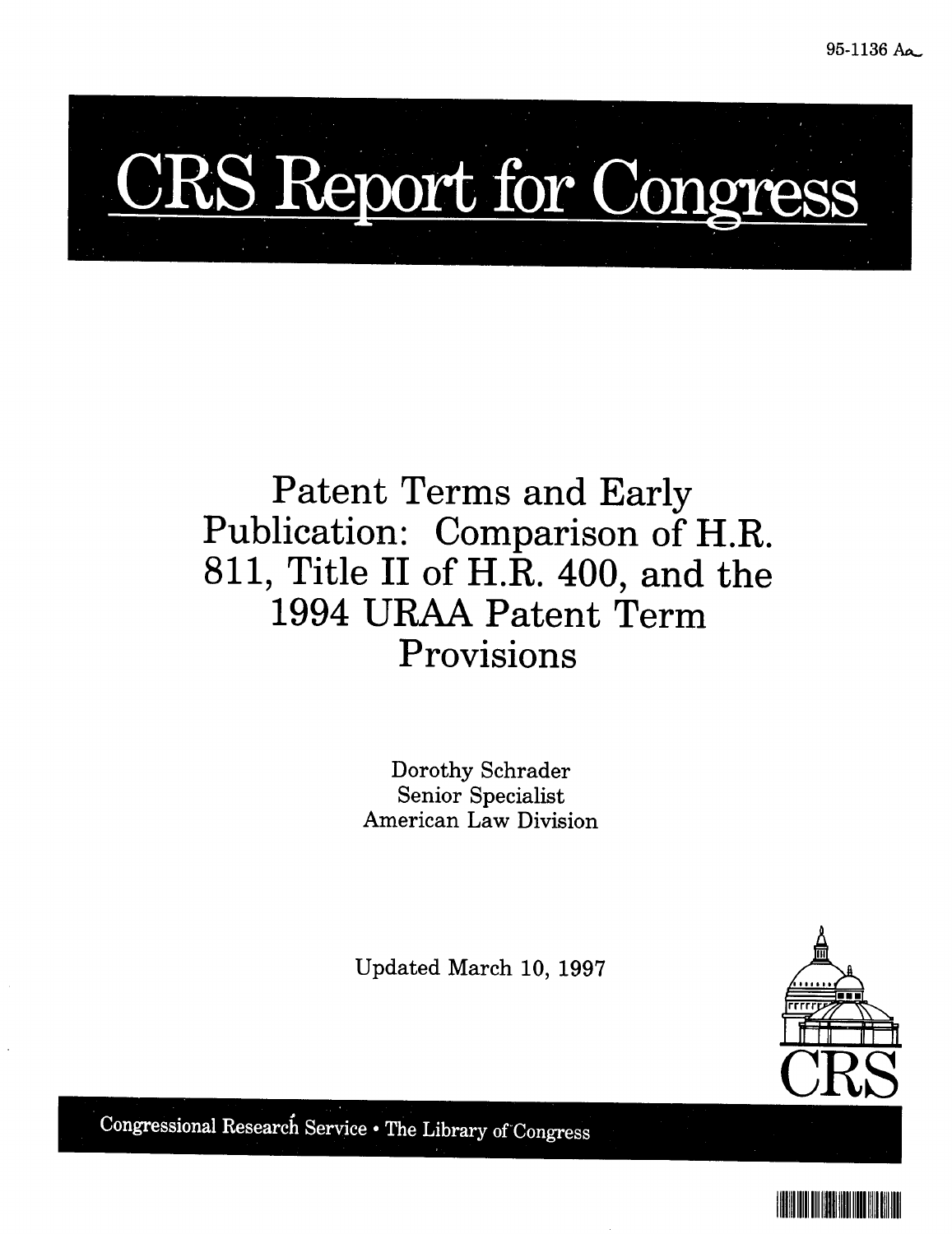#### **PATENT TERMS AND EARLY PUBLICATION: COMPARISON OF H.R. 811, TITLE II OF H.R. 400, AND THE 1994 URAA PATENT TERM PROVISIONS**

#### **SUMMARY**

This report compares the provisions of H.R. 811, Title II of H.R. 400, and the Uruguay Round Agreements Act of 1994 ("URAA") with respect to the patent term and early publication of patent applications before patent issuance and briefly describes the major arguments supporters and opponents have made with respect to various provisions.

Before enactment of the URAA, the term for United States utility patents was 17 years, computed from grant of the patent by the Patent and Trademark<br>Office. Other developed countries generally compute the term from the filing of the patent application. In the URAA, the United States adopted a term of 20 years from filing for patents issued on applications filed on or after June 8, 1995.

H.R. 811 changes computation of the patent term from the existing 20 years from filing, to the greater of 20 years from filing or 17 years from patent issuance. The bill also seeks to curtail the practice of "submarine patenting" (deliberate delays by patent applicants in prosecuting the claimed invention) by generally requiring publication of the patent application 5 ye months after filing (unless the applicant can establish that certain conditions for publication have not been satisfied) and by requiring publication of a the applicant can demonstrate to the Patent Commissioner that there are filing reasons other than to achieve a delay in publication). The bill also permits publication of the data in a U.S. application after disclosure of the same data by publication of a foreign application.

One of the major purposes of Title II of H.R. 400 is to end the confidential status of pending patent claims (pursuant to 35 U.S.C. §122) and require early publication of patent applications -- generally within 18 months after filing. It appears that this bill would effectively end the practice of "submarine patenting." H.R. 400 also deals with the patent term. It leaves essentially intact the 1994 increases the possible extensions of the patent term in cases of delays in patent prosecution. To the existing three justifications for extension of the 20-year term, H.R. 400 adds the criterion of"unusual administrative delay" and caps the extension for certain delays at 10 years rather than the 5 years of existing law. There is no cap for term extensions under the bill, moreover, for delays caused by interferences or government secrecy orders.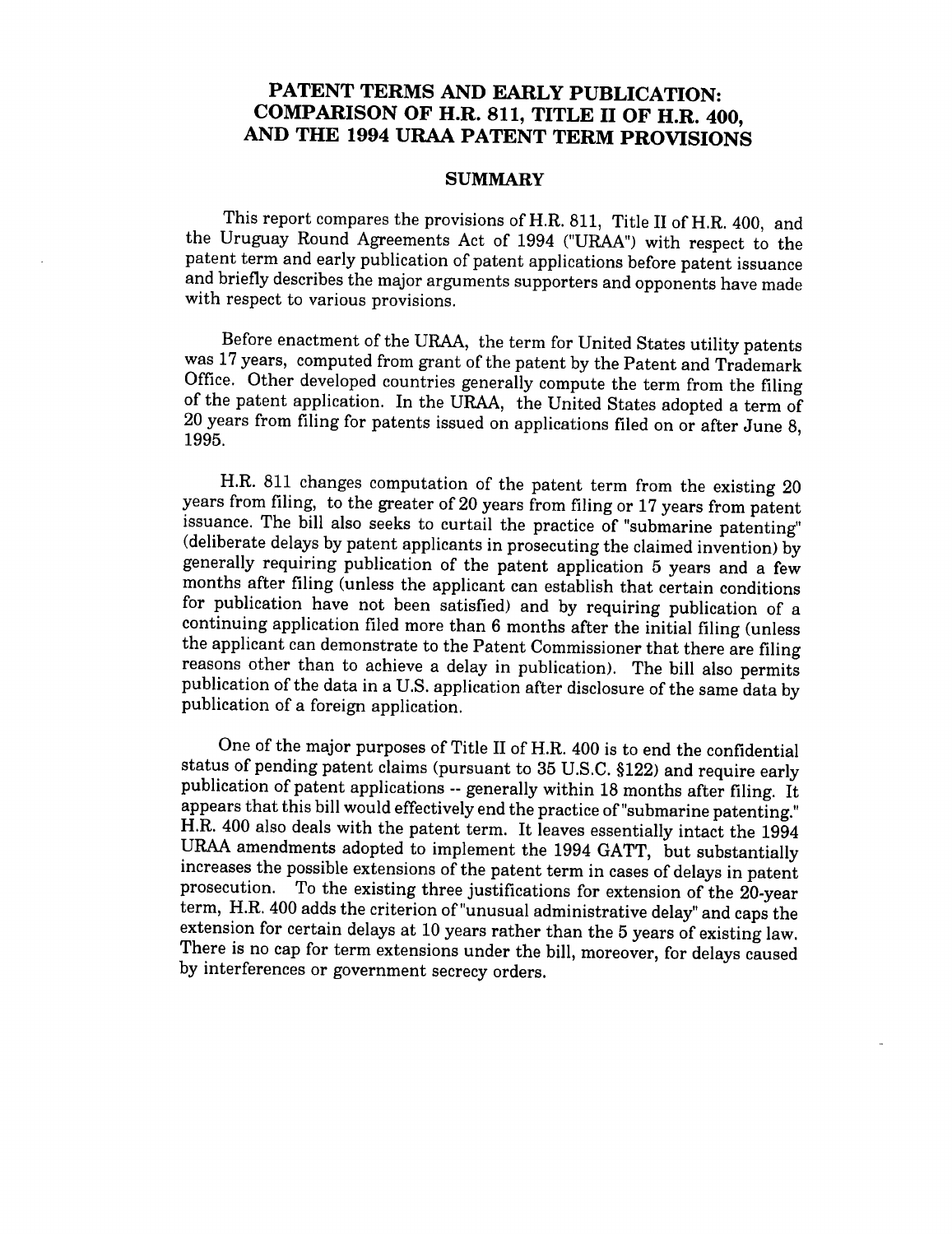#### **TABLE OF CONTENTS**

 $\mathcal{L}^{\text{max}}_{\text{max}}$ 

 $\sim$   $\sim$ 

| COMPARISON OF H.R. 811 AND TITLE II OF H.R. 400  5 |
|----------------------------------------------------|
|                                                    |
|                                                    |
|                                                    |
|                                                    |
|                                                    |
|                                                    |
|                                                    |
|                                                    |

 $\mathcal{L}(\mathcal{A})$  and  $\mathcal{L}(\mathcal{A})$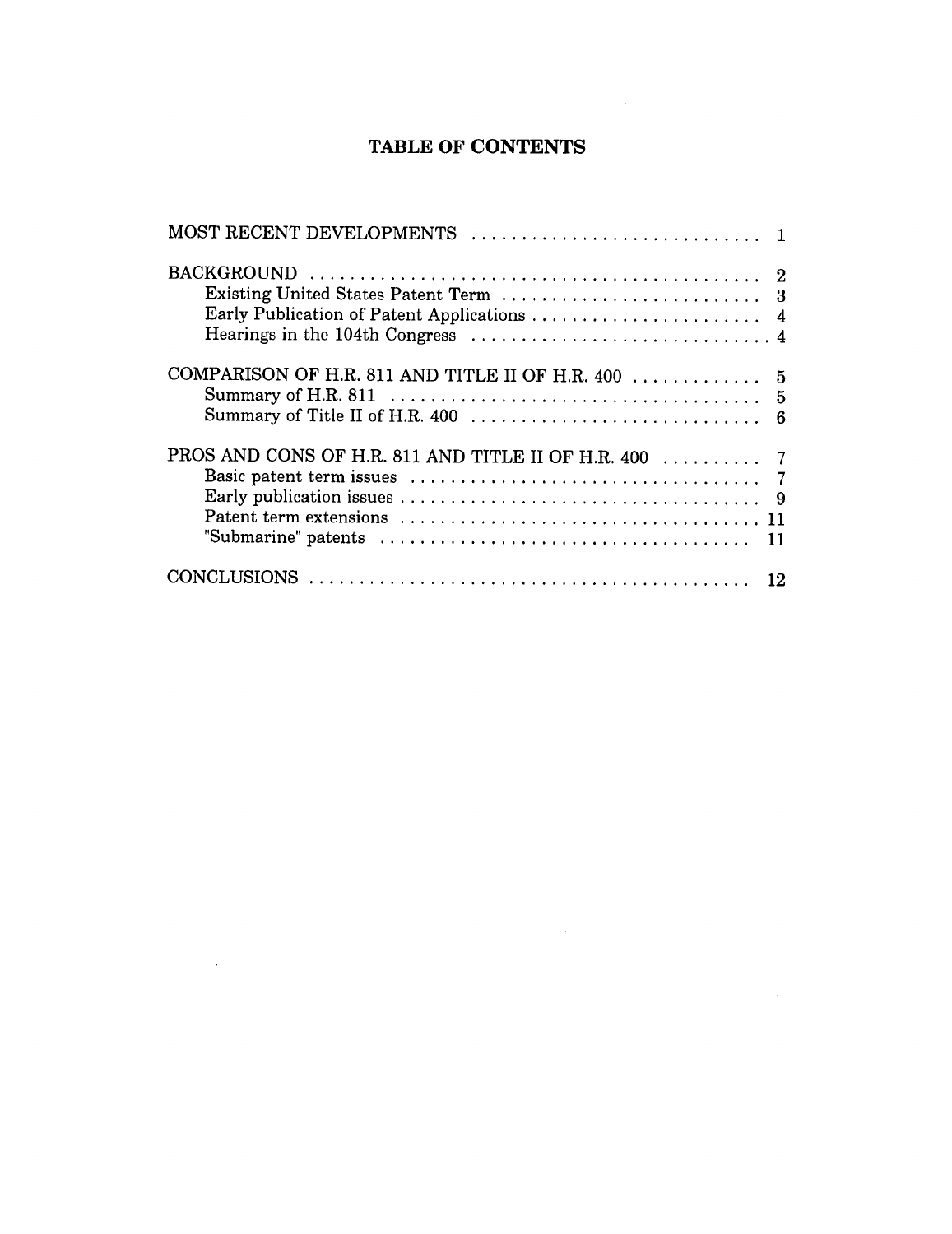#### **PATENT TERMS AND EARLY PUBLICATION: COMPARISON OF H.R. 811, TITLE II OF H.R. 400, AND THE 1994 URAA PATENT TERM PROVISIONS**

#### **MOST RECENT DEVELOPMENTS**

On January 9, 1997, Chairman Howard Coble of the House Subcommittee on Courts and Intellectual Property introduced H.R. 400, an omnibus patent bill entitled the "21st Century Patent System Improvement Reform Act."' This omnibus reform bill is nearly identical to H.R. 3460 of the 104th Congress -- the "Moorhead-Schroeder Patent Reform Act" -- which was reported favorably by the House Judiciary Committee on June 11, 1996 but was not enacted.

A hearing was held on H.R. 400 on February 26, 1997.<sup>2</sup> The House Subcommittee on Courts and Intellectual Property marked up and approved a slightly revised version of H.R. 400 on March 5, 1997. H.R. 811, the "Patent Term Restoration Act of 1997," was tabled by the Subcommittee at the markup session. The Subcommittee changes to H.R. 400 include an amendment to Title II's statutory criteria for defining administrative delay which would generally extend the term for delays if the patent issues more than 3 years from filing.<sup>3</sup>

Title II of H.R. 400 -- "the Examining Procedure Improvements Act" -- addresses primarily early publication of patents and extension of the patent

<sup>2</sup> Hearings were held in the 104th Congress on H.R. 1733, a predecessor to H.R. 3460, before the House Subcommittee on Courts and Intellectual Property on June 8, 1995 and again on November 1, 1995. The latter hearing also covered H.R. 359. Hearings on these issues were also held on April 25, 1996 before the House Small Business Committee and on May 2, 1996 before the House Subcommittee on Energy and Environment.

<sup>3</sup> Subcommittee changes to other titles include an amendment to Title I relating to the Patent Surcharge Fund, amendments to Title III to make it applicable to prior domestic research users as well as commercial users, and a new requirement in Title V for a report by the Director of PTO to the Congress within four years after the effective date of the Act concerning the new patent reexamination provisions.

<sup>&#</sup>x27; The bill consists of six titles: Title I -- Patent and Trademark Office Modernization Act; Title II -- Examining Procedure Improvements Act; Title III -- Protection for Prior Domestic Commercial and Research Users Act [short title as amended at mark-up on March 5, 1997]; Title IV -- Enhanced Protection of Inventors' Rights Act; Title V --Improved Reexamination Procedures Act; Title VI -- Miscellaneous Improvements. This Report concerns only Title II and compares it with H.R. 811. For an overview of the entire bill, *see* Schrader, *Omnibus Patent Reform: An Overview of H.R. 400,* CRS Rep. No. 96-545 A (March 6, 1997).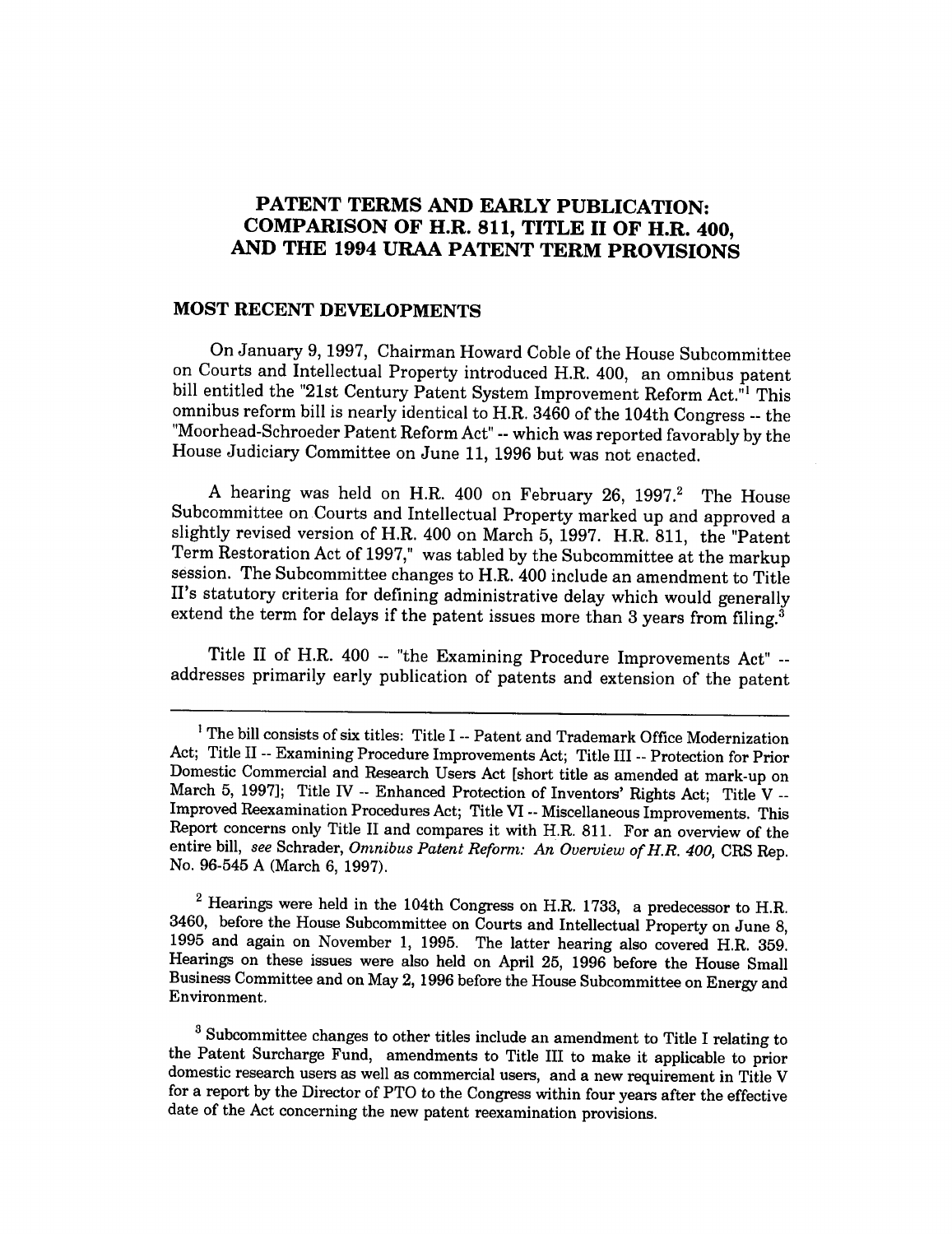term for unusual administrative delays in the processing of patent applications by the Patent and Trademark Office. One of the primary purposes of Title II of H.R. 400 is to end the confidential status of pending patent claims (pursuant to 35 U.S.C. §122) and require early publication -- generally within  $18$  months after filing. Inventors who forego foreign patenting can request, at the time of filing a patent application, a delay in publication until 3 months after the Patent office makes a notification under 35 U.S.C. §132 of a rejection, an objection, or a required amendment of the claim.

H.R. 811, introduced February 25, 1997 by Representative Dana<br>Rohrabacher, would change computation of the patent term from the existing 20 years from filing, to the greater of 20 years from filing or 17 years from patent issuance. The bill also continues provisions permitting or requiring pre- issuance publication of applications under certain circumstances.

This report compares the provisions of H.R. 811, Title II of H.R. 400, and the Uruguay Round Agreements Act of 1994 ("URAA")4 with respect to the patent term and early publication of patent applications before patent issuance.

#### **BACKGROUND**

Before enactment of the **URAA,** the term for U.S. patents was 17 years from the date of issuance (except for design patents, which enjoy a maximum 14 year term). Since 1984, the patent term could be extended up to 5 years for human drug products, medical devices, or food or color additives subject to premarketing approval by the Food and Drug Administration (FDA).<sup>5</sup> The purpose of the extension was to encourage increased investment in research and development of such products by restoring time lost on the patent life pending FDA marketing approval.<sup>6</sup>

Article 33 of the Trade-Related Intellectual Property Standards of the 1994 General Agreement on Tariffs and Trade ("GATT") requires GATT members to apply a utility patent term of 20 years from earliest filing of the patent

<sup>&</sup>lt;sup>4</sup> Pub. L. No. 103-465, 108 Stat. 4809, Act of December 8, 1994, implementing the changes in United States law, including intellectual property laws, mandated by United States acceptance of the Uruguay Round Agreements o

<sup>&</sup>lt;sup>6</sup> Drug Price Competition and Patent Term Restoration Act of 1984, codified at 35 U.S.C. §156. The Act also facilitates FDA approval of generic drugs, which may be marketed only after expiration of the extended term for p A district court in Virginia has recently ruled that the extended term for such patents must be added to the new patent expiration date legislated by the URAA. Merck & Co., Inc. v. Kessler, 903 F. Supp. 964 (E.D. Va. 1995

**<sup>6</sup>**H.R. REP. No. 98-857, 98th Cong., 2d Sess. (1984), reprinted in U.S. CODE CONG. & ADM. NEWS 2647, 2648 (1984).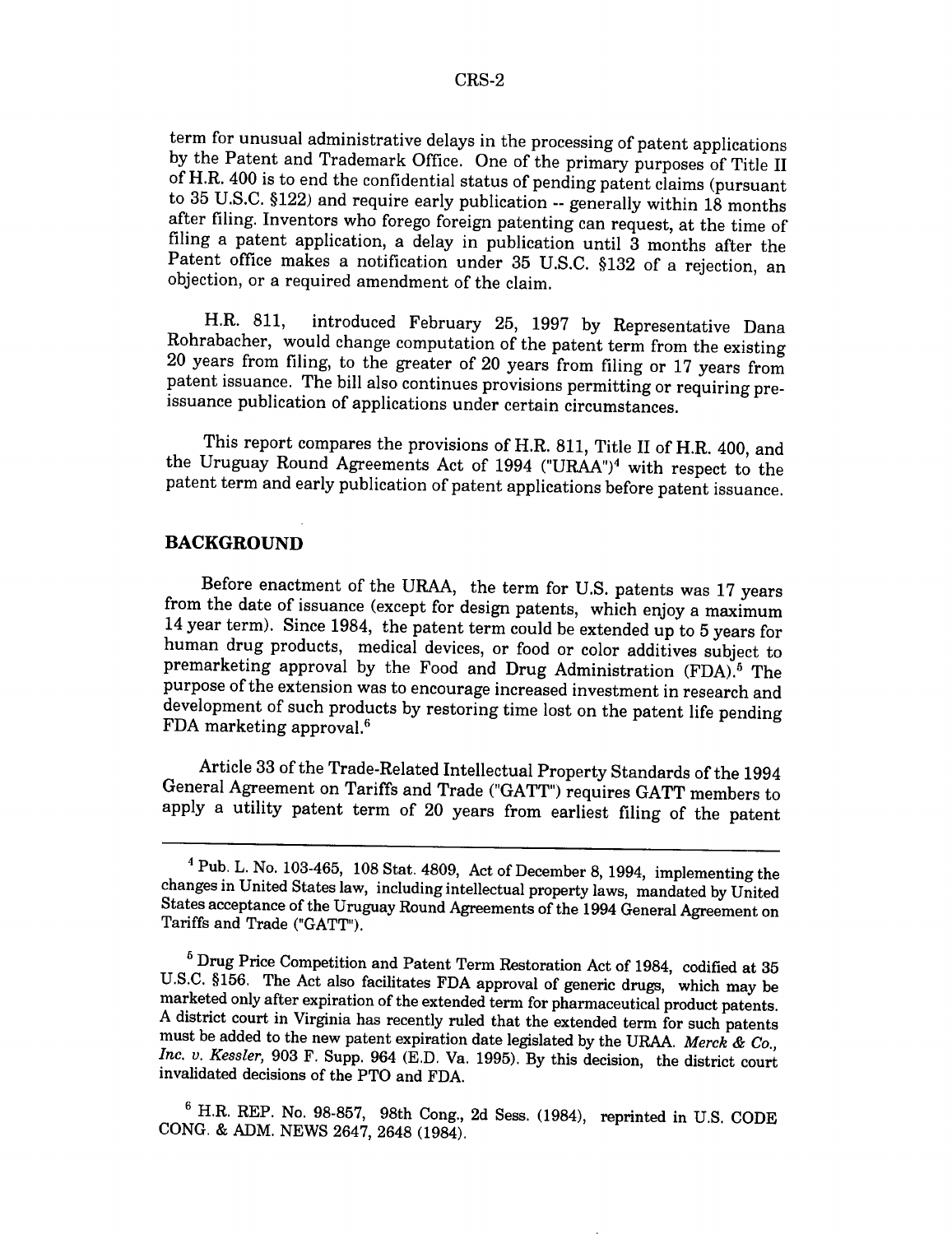application. In agreeing to become bound by the GATT 1994, the United States arguably accepted the obligation of harmonizing its patent term with that of other developed countries by adopting a 20 year from filing term.

This seemingly simple requirement of a 20-year term from filing actually<br>implicates some complex changes in the operation of the U.S. patent system.<br>Some of the procedures and practices impacted by this change are: the<br>inc

Before adoption by the United States of 20 years from filing, patent applicants may have had generalized concerns about delays in patent issuance. These concerns were substantially muted, however, for these reasons: the ap

Under the 20-years-from-filing provision, delays in patent issuance potentially shorten the period during which inventions can be marketed under the protection of the patent law. As discussed below, however, the law allows term extension under certain conditions.

#### **Existing United States Patent Term**

The United States adopted a 20-years-from-filing patent term by enacting the Uruguay Round Agreements Act of 1994. The 20-year term applies to all patents issuing on applications filed on or after June 8, 1995 (i.e., 6 mon after enactment of the URAA). This term may be extended up to 5 years to compensate for delays in patent issuance caused by an interference proceeding, a government secrecy order, or a successful appeal to the Board of Patent<br>Appeals and Interferences or the Court of Appeals for the Federal Circuit.<sup>7</sup>

The URAA sets a special term for patents in force and patents issued on the basis of applications pending before June 8, 1995. For these patents, the greater of 20 years from filing or 17 years from issuance applies.

 $7$  The patent extension is allowed under these conditions provided the delay covers more than three years after filing. The extension is reduced by any period during which the patent applicant fails to act with due diligence in prosecuting the application.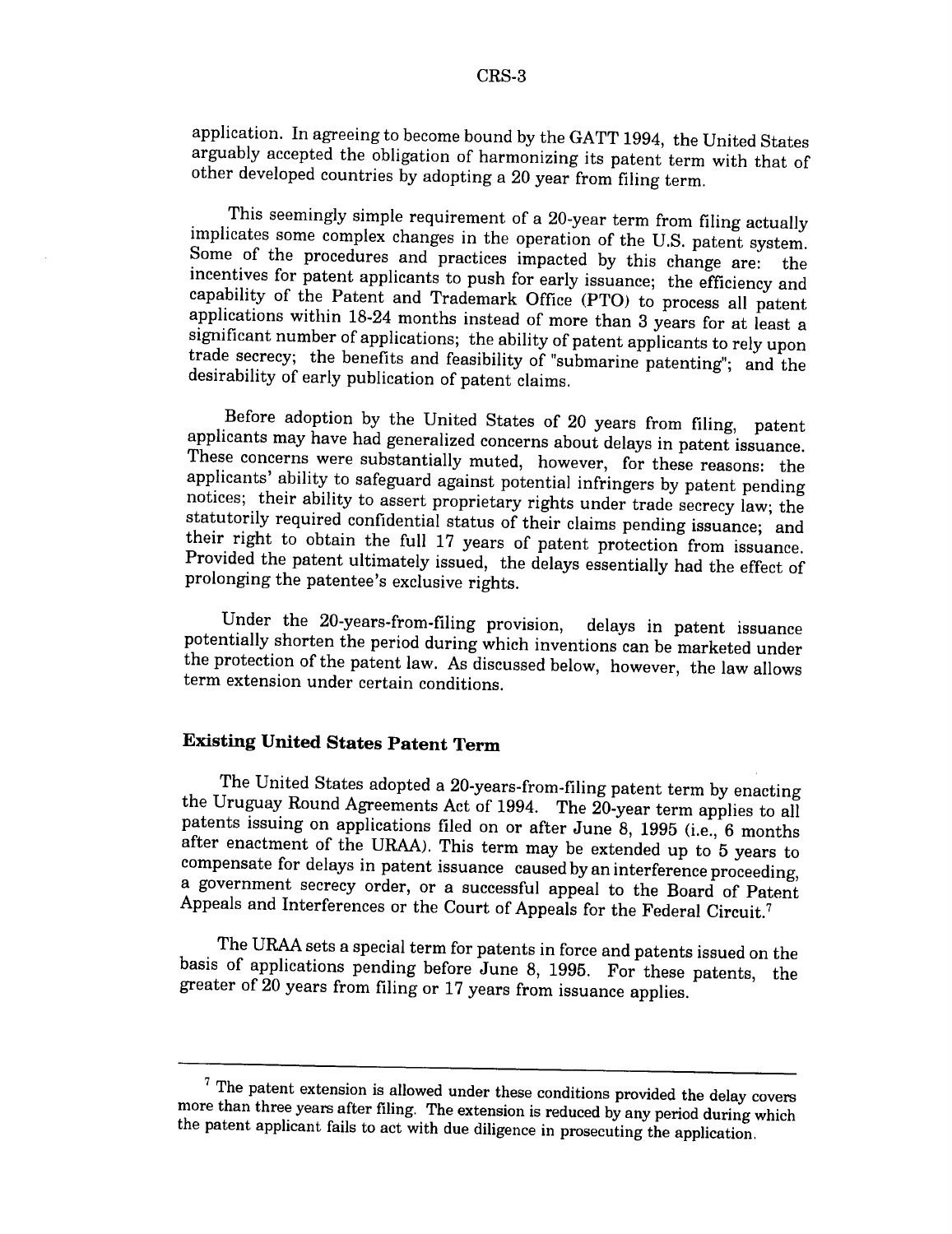#### **Early Publication of Patent Applications**

Under 35 U.S.C. §122, a patent application must remain confidential until the patent issues. Other countries make patent applications public after a fixed period of time.

As part of the effort to harmonize national patent laws with international standards, the Patent and Trademark Office's Advisory Commission on Patent Reform in March 1992 recommended that United States law be amended to<br>require early publication of patent applications. In August 1994, the United<br>States and Japan signed an agreement under which the Japanese Patent Office within 36 months from filing (upon request); and end its practice of granting dependent patent compulsory licenses. In return, the United States agreed to introduce legislation to require publication of patent application

#### **Hearings in the 104th Congress**

Hearings were held in the 104th Congress on H.R. 1733, the predecessor<br>to Title II of H.R. 3460 [now H.R. 400 in the 105th Congress] before the House<br>Subcommittee on Courts and Intellectual Property on June 8, 1995, and ag on November 1, 1995. The latter hearing also covered H.R. 359. Two related agreements between Japan and the United States on patent protection<sup>9</sup> were the subject of a hearing on October 25, 1995, before the House Subcommittee<br>on International Economic Policy. Hearings were also held on April 25, 1996 before the House Small Business Committee and on May 2, 1996 before the House Subcommittee on Energy and Environment. The House Subcommittee on Courts and Intellectual Property marked up several patent bills on May 15, 1996 and combined them in a new omnibus bill, H.R. 3460.<sup>10</sup> The full House

 $8$  Note that the commitment under the agreement with the Japanese Patent Office<br>is to *introduce* legislation. Neither the GATT nor any formal agreement binds the United<br>States to adopt early publication. The Government

<sup>&</sup>lt;sup>9</sup> In addition to the August 1994 agreement noted earlier, Japan and the United States agreed in January 1994 as follows: Japan would permit the filing of patent applications in English by July 1, 1995, and allow for the

<sup>&</sup>lt;sup>10</sup> With certain amendments, the following bills then pending in the 104th Congress were incorporated in the omnibus reform bill: H.R. 1659 became Title I; H.R. 1733 (continued...)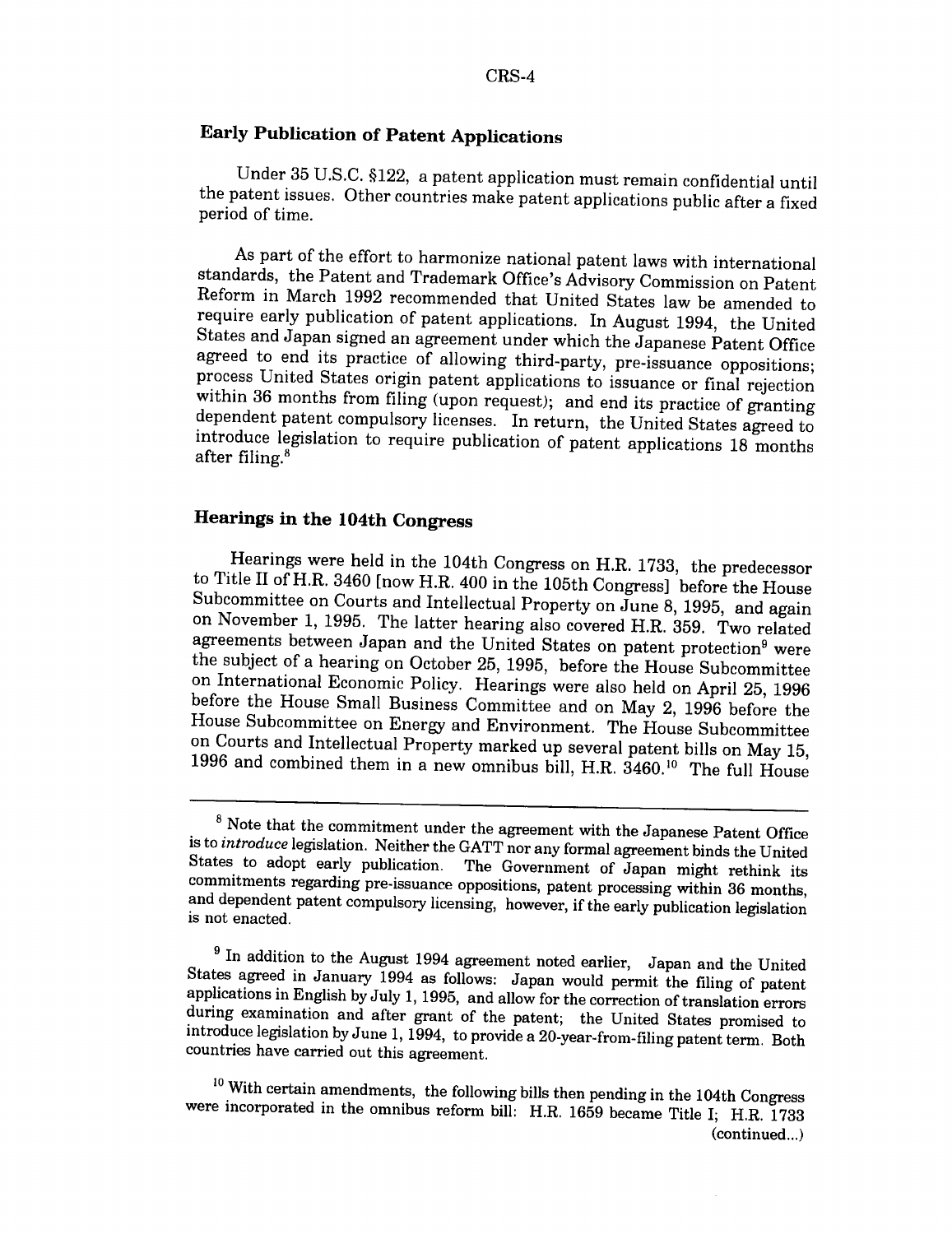Judiciary Committee reported H.R. 3460 favorably on June 11, 1996. No further action occurred on H.R. 3460 in the 104th Congress.

## **COMPARISON OF H.R. 811 AND TITLE II OF H.R. 400**

#### **Summary of H.R. 811**

This bill would amend the 1994 GATT legislation to apply to all patents the greater term of 17 years from patent issuance or 20 years from filing.

H.R. 811 also provides for publication of patent applications in three circumstances. First, if the applicant files or intends to file for a foreign patent, the Patent Commissioner may publish in the United States the dat application will be published after notification from the Commissioner, unless the applicant can demonstrate a reason for the continuing application other than to achieve a delay in patent prosecution.

The purpose of the foreign data patent disclosure provision would be to give<br>the American public easy access to technological information that is published<br>by foreign patent offices. The purpose of the remaining two disclo term.

"Submarine patenting" refers to a practice of deliberate delays by the applicant in prosecuting the patent application until the claimed technology is independently developed by competitors. When the patent issues, the com applicant distorts the purpose of the patent system, since the applicant

IO(...continued)

became Title II; H.R. 2235 became Title III; H.R. 2419 became Title IV; and H.R. 1732 became Title V.

<sup>&</sup>lt;sup>11</sup> The application must have been filed after enactment of H.R. 811 and the application must not have been published previously by the PTO, not be under appellate review by the Board of Patent Appeals and Interferences,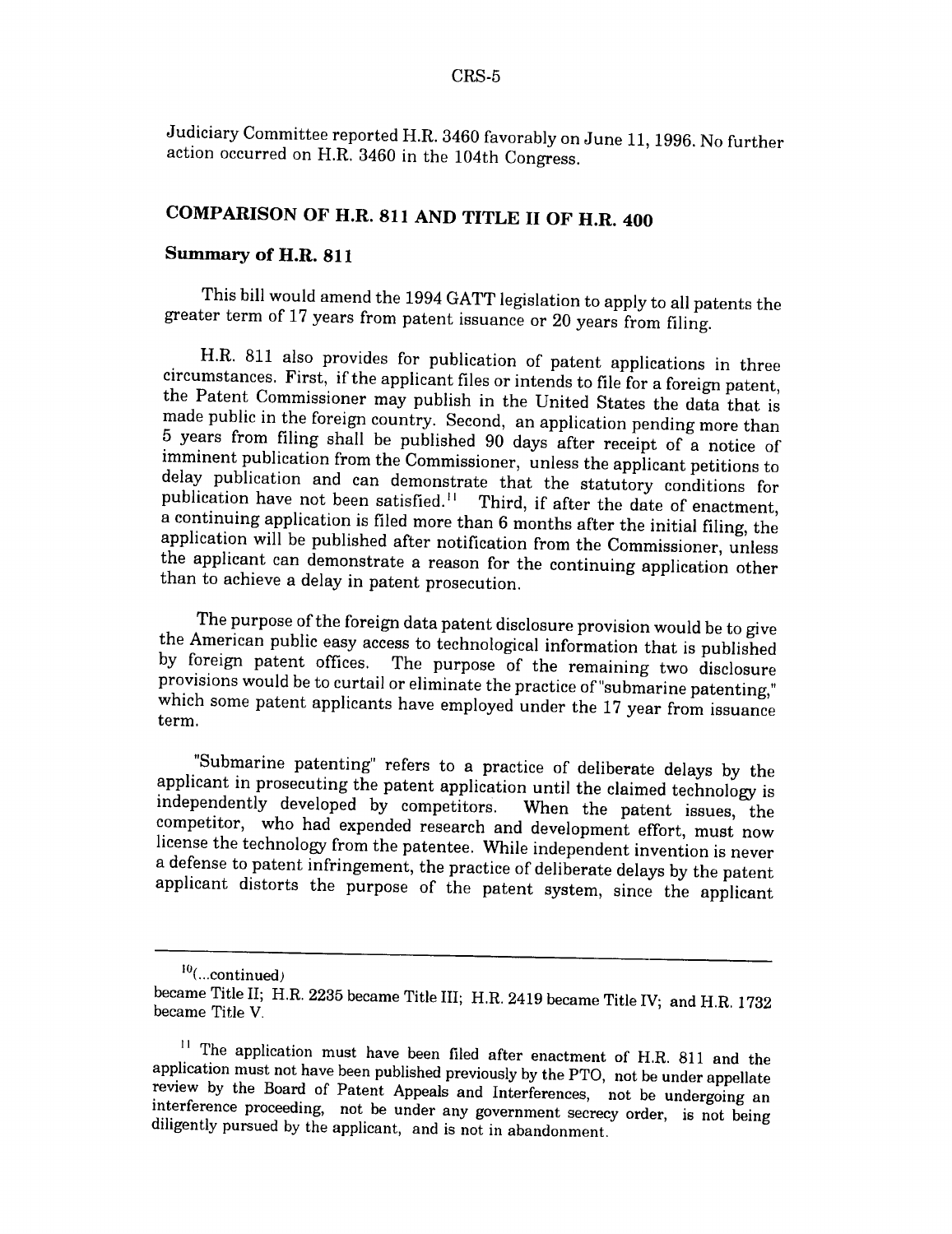withholds the disclosure of the claimed technology from the public and prolongs the effective period of exclusivity.<sup>12</sup>

#### **Summary of Title II of H.R. 400**

**Early publication of patents.** One of the primary purposes of Title II of H.R. 400 is to amend 35 U.S.C. §122 to require public disclosure of patent applications 18 months after the earliest filing date for which a benefit is sought. Upon request by the applicant<sup>13</sup> at the time of first filing, however, the application will not be published until 3 months after the first Patent and Trademark Office action pursuant to 35 U.S.C. §132, even if that occurs later than 18 months after filing. To qualify for this delay, the applicant must also certify that no foreign patent filing has been or will be made.

**Patent term extension.** With respect to extensions of the 20-year term, H.R. 400 would add the justification of an "unusual administrative delay" by the PTO in issuing the patent, to the three justifications already legislated by the URAA. Moreover, extensions up to 10 years (instead of the 5 years of existing law) would be available in the case of appeals and unusual administrative delay.<br>In the case of delays related to interferences or government secrecy orders, the patent could be extended for the period of delay without a cap. The extension period is reduced, however, if the applicant fails to make "reasonable efforts to conclude processing or examination."<sup>14</sup> The Director of the PTO prescribes by regulation the circumstances under which a patent extension period is reduced by failure of an applicant to make such "reasonable efforts." The PTO must establish procedures for contesting its determinations concerning patent term extensions.

H.R. 400 creates statutory standards for determining what constitutes "unusual administrative delay." Basically, if the Patent Office takes more than 14 months from filing to reject or allow a patent application, the patent is extended for the delay beyond 14 months. In the case of replies and administrative appeals, if the Patent Office takes more than 4 months to respond or act on an application, the patent is extended for the delay beyond 4

 $12$  Judicial relief against submarine patenting may now be available. A district court in Nevada recently adopted a magistrate judge's ruling that eleven "famous" submarine patents held by Jerome Lemelson (for bar code technology and "machine vision" technologies) are unenforceable under the doctrine of "continuing application laches."<br>Ford Motor Co. v. Lemelson, 1995 WL 628330 (magistrate's opinion of June 16, 1995), confirmed and adopted by district court April 11, 1996 (D. Nev. 1996) (unreported).

<sup>&</sup>lt;sup>13</sup> H.R. 3460 in the 104th Congress had restricted the right to request delay to independent inventors, small entities, and universities.

 $14$  Existing law requires the applicant to act with "due diligence" to avoid attribution of the delays to him or her, with the consequent loss of extensions beyond 20 years from filing.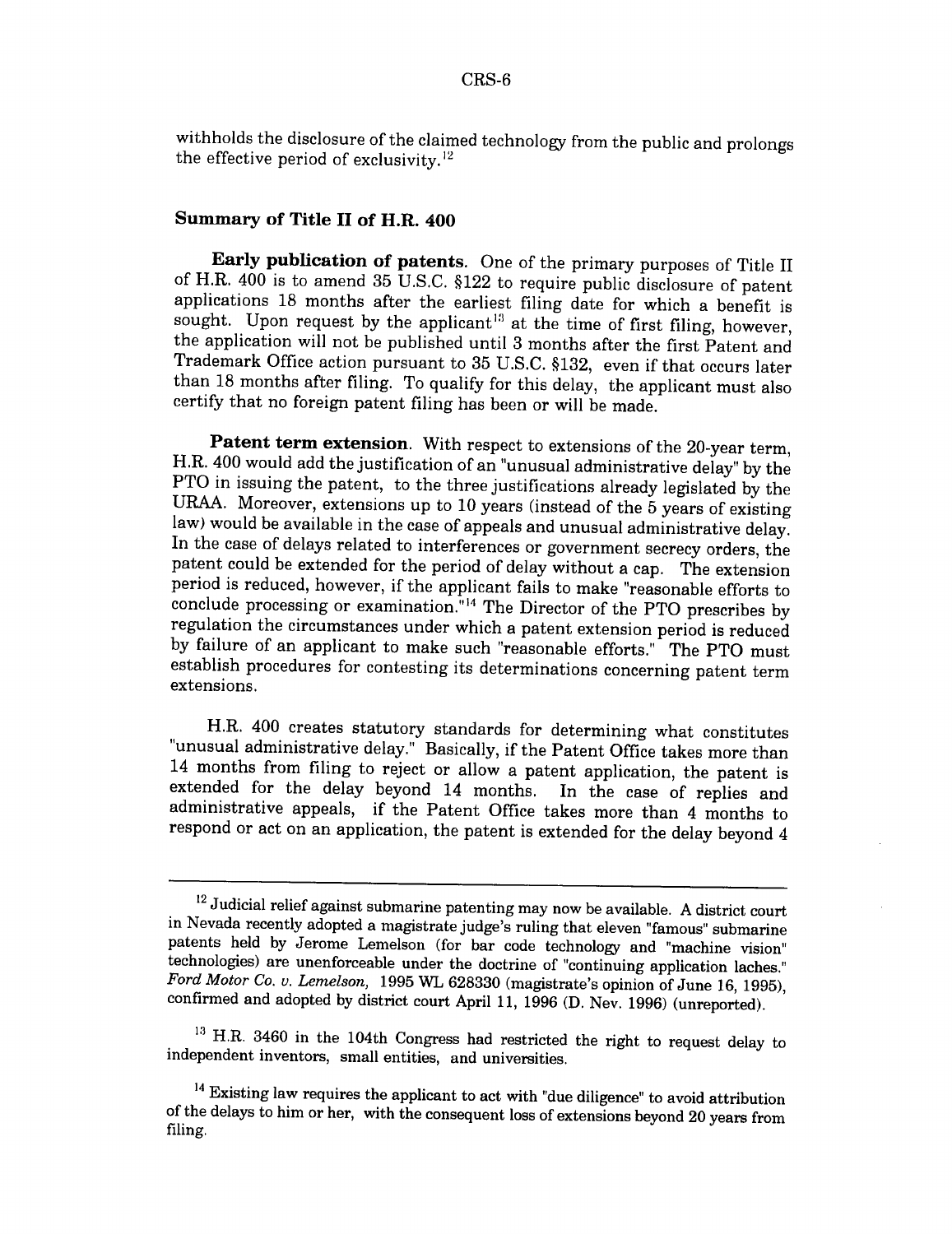months. Also, if issuance takes more than 4 months after payment of the issue<br>fee, the patent is extended for the period of the delay. Finally, as amended by<br>the House Subcommittee, if the patent issues more than 3 years a than administrative delay, has not sought appellate review, or otherwise requested a delay.

**Provisional rights**. The patent grant under H.R. 400 includes the right to obtain a reasonable royalty, during the period between publication of the application and patent issuance,  $^{16}$  from any person who makes, uses

No new pre-issuance oppositions. Title II of H.R. 400 does not operate to create any new opportunity for pre-issuance opposition, and the Director of the PTO may issue regulations to ensure this outcome.

**Limited reexamination.** The Director of the PTO is to prescribe regulations to provide for limited reexamination of a patent and is authorized to reduce the fee by 50% for qualifying small entities.

**Report on early publication.** The Director of the PTO must report to Congress on April 1, 2001 and annually thereafter regarding the impact of early publication on independent inventors.

## **PROS AND CONS OF H.R. 811 AND TITLE II OF H.R. 400**

#### **Basic patent term issues**

H.R. 811 proposes to compute the patent term for all patents from the greater of 17 years from issuance or 20 years from filing.

Opposition to an earlier version of the bill (H.R. 359 in the 104th Congress) had focused on objections to "submarine" patenting, which is made more feasible "submarine patenting," the changes included in H.R. 811 arguably address the problem by substantially restricting the opportunities for delays in patent prosecution.

<sup>&</sup>lt;sup>15</sup> The royalty right attaches only upon patent issuance, but is made retroactive to the publication of the application. To obtain the royalty, the invention claimed in the patent must be substantially identical to the i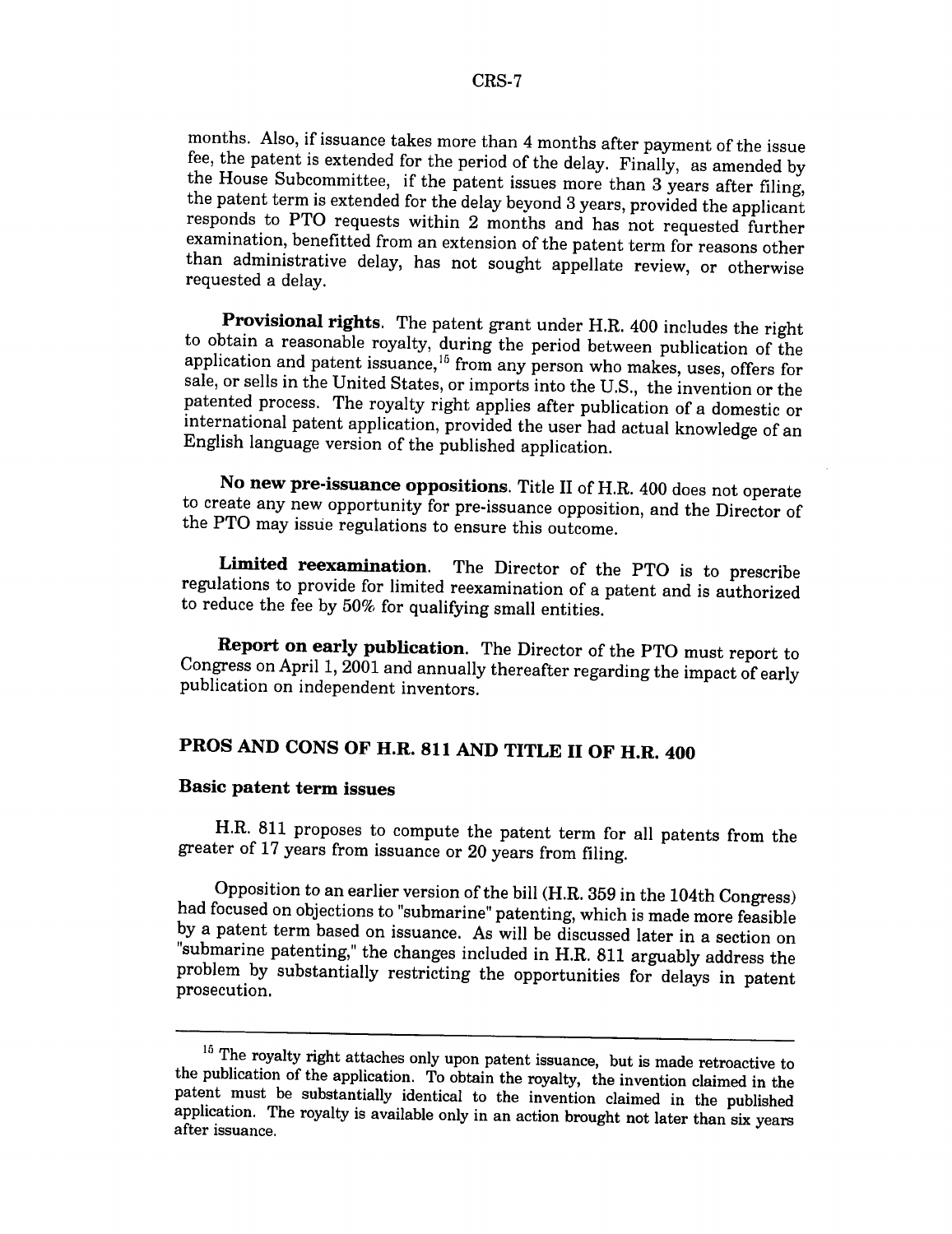The second objection to H.R. 811 relates to international harmonization of the patent term. It can be argued that Article 33 of the Agreement on Trade-Related Aspects of Intellectual Property Rights (known as "TRIPS") implicitly obligates the United States to adopt a patent term based on the filing date in the interest of patent harmonization.<sup>16</sup> Article 33 reads as follows:

"The term of protection available shall not end before the expiration of a period of twenty years counted from the filing date."

Arguably, this commitment does not allow the United States permanently<br>to apply the 17-year period from issuance, even if the period of putative protection (17 years of the patent term plus the period of PTO pendency) is greater than twenty years from filing. Other developed countries apply a term computed from the filing date.

The contrary interpretation is that the United States can satisfy Article 33 by a term computed from patent issuance if the period of protection is greater than 20 years from filing. Support for this interpretation can be found in the Administration position on the URAA patent term provision. While the Administration favors the 20 year from filing term, then United States Trade Representative Mickey Kantor assured Senator Robert Dole during the consideration of the 1994 GATT and the URAA that, if the Congress revisits the patent term issue and concludes that the term should be the greater of 17 years from issuance or 20 years from filing, the Administration would not oppose this legislation.<sup>17</sup> The clear premise underlying the Administration's position is that the 1994 GATT does not obligate the United States to apply a patent term computed from filing.

 $17$  Letter of Michael Kantor to Senator Robert Dole, dated November 23, 1994, as reprinted in 140 CONG. REC. S15342 (daily ed. December 1, 1994).

<sup>&</sup>lt;sup>16</sup> "Patent harmonization" refers to the effort to adopt by consensus a body of common principles of patent law, including duration, scope of rights, patent common principles of patent law, including duration, scope of rights, patent examination standards, and enforcement of rights. The existing international patent treaty -- the Paris Industrial Property Convention -- does not create a common body of patent principles. In the case of patent term, developed countries apply a minimum 20 year term from filing. It has been argued that one effect of H.R. 811 would be that patents would survive in the United States after expiration in other developed countries. It is then argued that U.S. consumers would pay patent costs and higher prices for products based on inventions that have expired in other countries. The counter-argument is that a strong patent system plays a major role in the creation of wealth and the maintenance of a strong United States economy. A guaranteed patent term, it is argued, is necessary to the continuation of a strong patent system.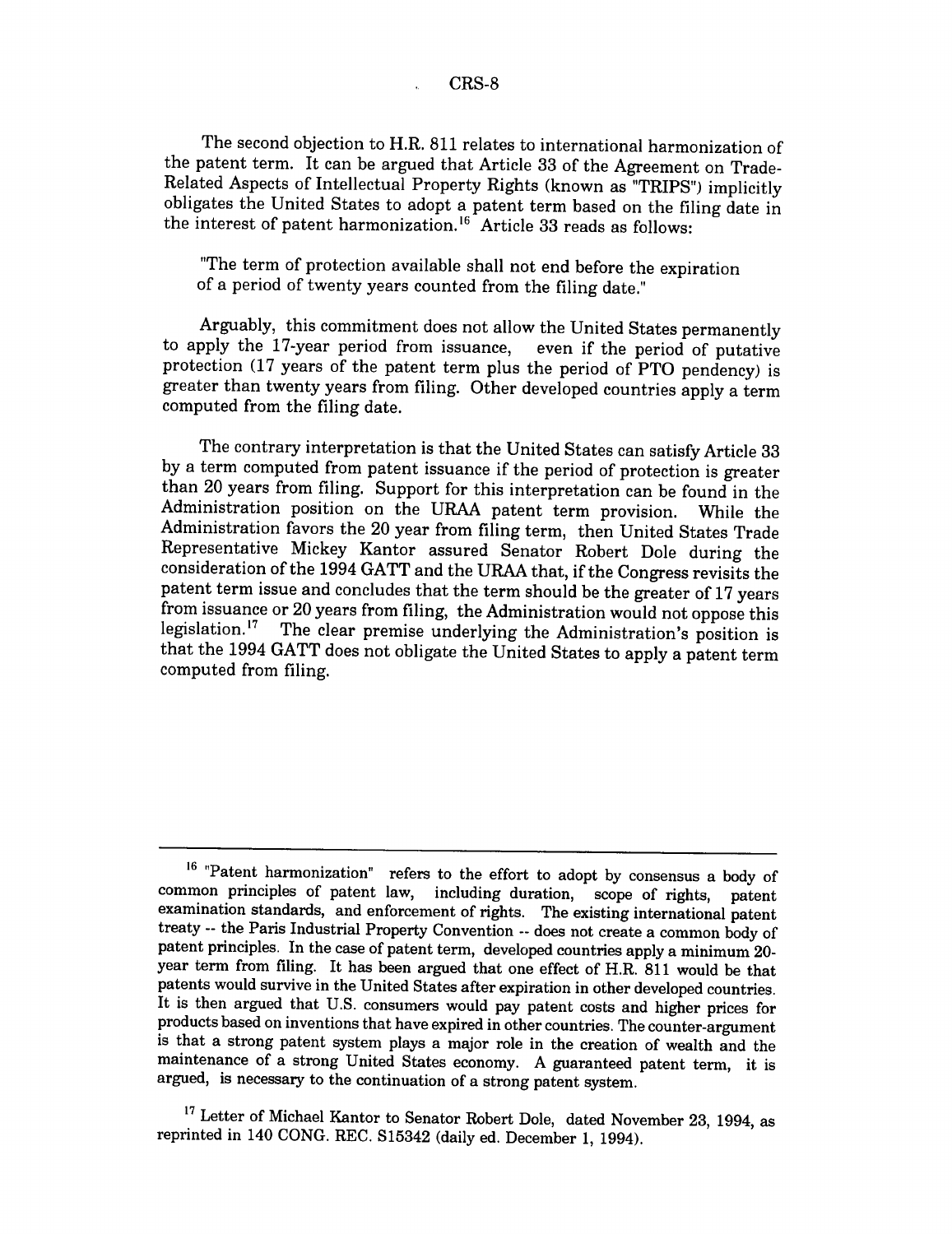#### **Early publication issues**

One of the primary purposes of Title II of H.R. 400 is to require publication<br>of patent applications 18 months after the earliest filing on which a benefit is<br>claimed. The United States does not have a formal GATT obligat first PTO action, provided the applicant requests the delay at the time of filing<br>and certifies that no foreign filing was or will be made for the patent.

Supporters of Title II of H.R. 400 argue that the bill will end the practice<br>of submarine patenting (which deprives the public of the intended benefits of<br>the patent system); disclose the technology in foreign origin U.S. applicant); and give inventors who forego foreign patenting a grace period before publication of their applications.<sup>19</sup>

<sup>&</sup>lt;sup>18</sup> Computation of the patent term from filing of the application probably impacts<br>independent inventors more than corporations. Under this system, both the PTO and<br>patent applicants are under pressure to accelerate proc

<sup>&</sup>lt;sup>19</sup> See, for example, Statement of Michael Kirk, Executive Director of the American<br>Intellectual Property Law Association, at the May 2, 1996 hearing before the House<br>Subcommittee on Energy and Environment, reported at 5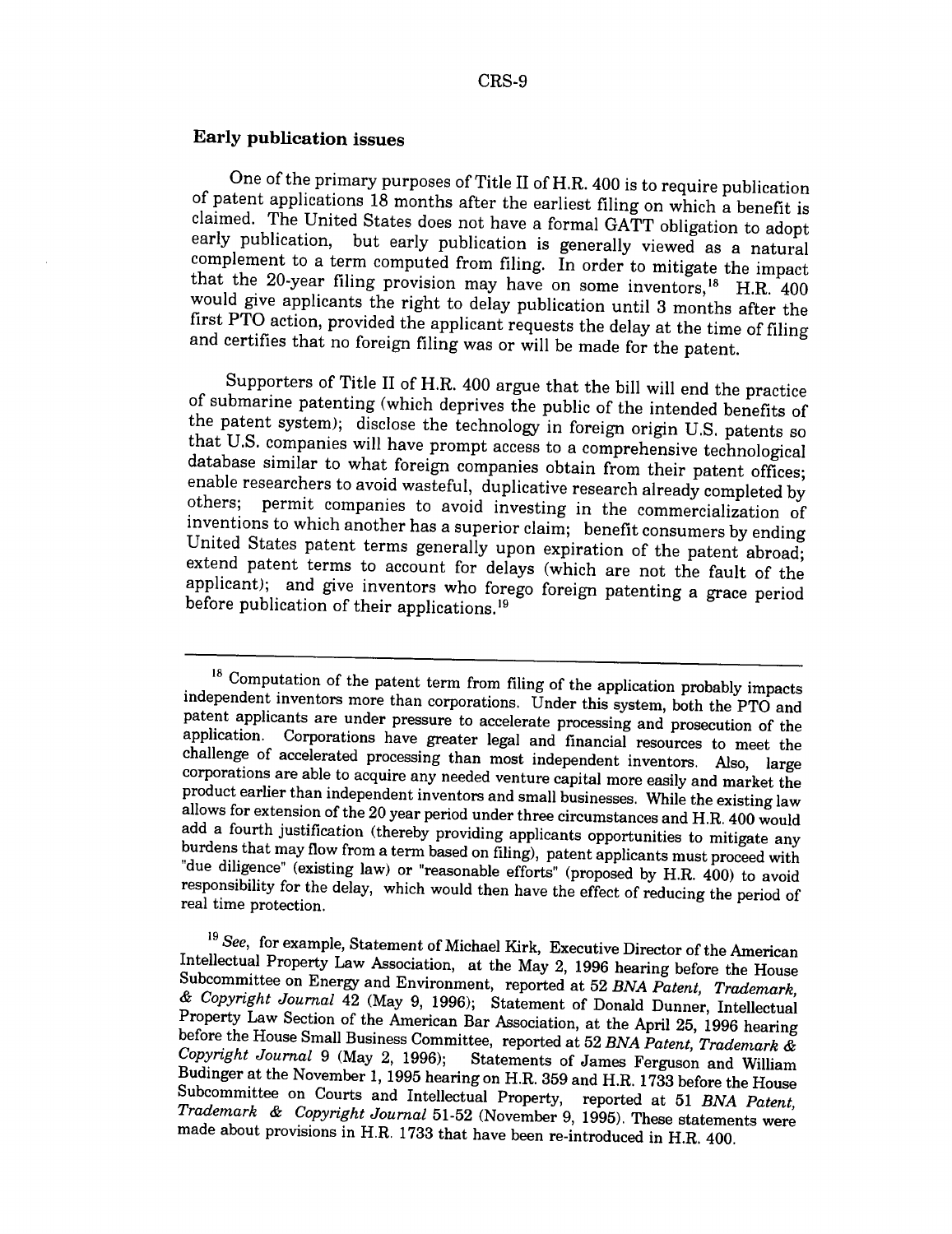#### CRS-10

Opponents argue that the bill's inclusion of a possible delay in "early" publication does not satisfy the concerns of independent inventors. They argue that the bill forces independent inventors to make an early decision (at the time of first application) to forego all foreign patenting in order to delay publication; under existing law inventors can use the international patent procedure of the Patent Cooperation Treaty to wait 30 months before proceeding with a foreign patent. (The international application is, however, ordinarily subject to publication at 18 months.)<sup>20</sup> Even if individual inventors opt to delay publication by foregoing foreign patents, opponents argue, the period of delay is much too short. The real delays in patent processing occur after the first PTO action, so postponement of publication to 3 months after the first office action does not result in a sufficient delay, it is argued. Opponents also argue that individual inventors will be highly vulnerable to costly interferences, which, they say, will be increased by H.R. 400. According to opponents of early publication, this vulnerability to interferences is particularly burdensome because of another URAA amendment. Under 35 U.S.C. §104 as amended in 1994, knowledge or use of an invention in a NAFTA<sup>21</sup> or  $WTO^{22}$  country may be cited as prior inventive activity in PTO proceedings.<sup>23</sup>

 $^{21}$  North American Free Trade Agreement, now in effect between the United States, Canada, and Mexico.

 $22$  World Trade Organization, the new name for the 120-odd members of the GATT.

 $20$  The PCT international application is subject to publication by the World Intellectual Property Organization after 18 months from the priority date, "unless all countries which were designated in the international application have declared that, as far as they are concerned, international publication is not necessary." H.R. REP. NO. 94-592, 94th Cong., 1st Sess. (1975), reprinted in U.S. CODE CONG. & ADM. NEWS 1220, 1222 (1975). The United States is one country that has declared that publication of the international application is not needed. PCT publication therefore depends upon<br>the particular countries designated in the international application. Publication occurs at 18 months unless every country designated in the application declares publication is not needed.

<sup>&</sup>lt;sup>23</sup> Alliance for American Innovation, Talking Points on H.R. 359, H.R. 1732, and H.R. 1733 (unpublished position paper). See also, Statements of Raymond Damadian, Robert Rines, and David Hill at the November 1, 1995 hearing on H.R. 359 and H.R. 1733 Before the House Subcommittee on Courts and Intellectual Property, reported at <sup>51</sup>*BNA Patent, Trademark & Copyright Journal* 52 (November 9, 1995); Statement of Donald Banner, Banner & Allegretti Ltd., hearing before the House Small Business Committee on April 25, 1996, reported at 52 *BNA Patent, Trademark, & Copyright Journal* 8 (May 2, 1996); Statements of Professor James Chandler of the National Intellectual Property Law Institute and Terry Bibbens, Office of Advocacy of the Small Business Administration, at the May 2, 1996 hearing before the House Subcommittee on Energy and the Environment, reported at 52 BNA Patent, Trademark & Copyright Journal 42 (May 9, 1996). These statements were made about provisions in the predecessor bills, H.R. 1733 and H.R. 3460, that have been re-introduced in H.R. 400.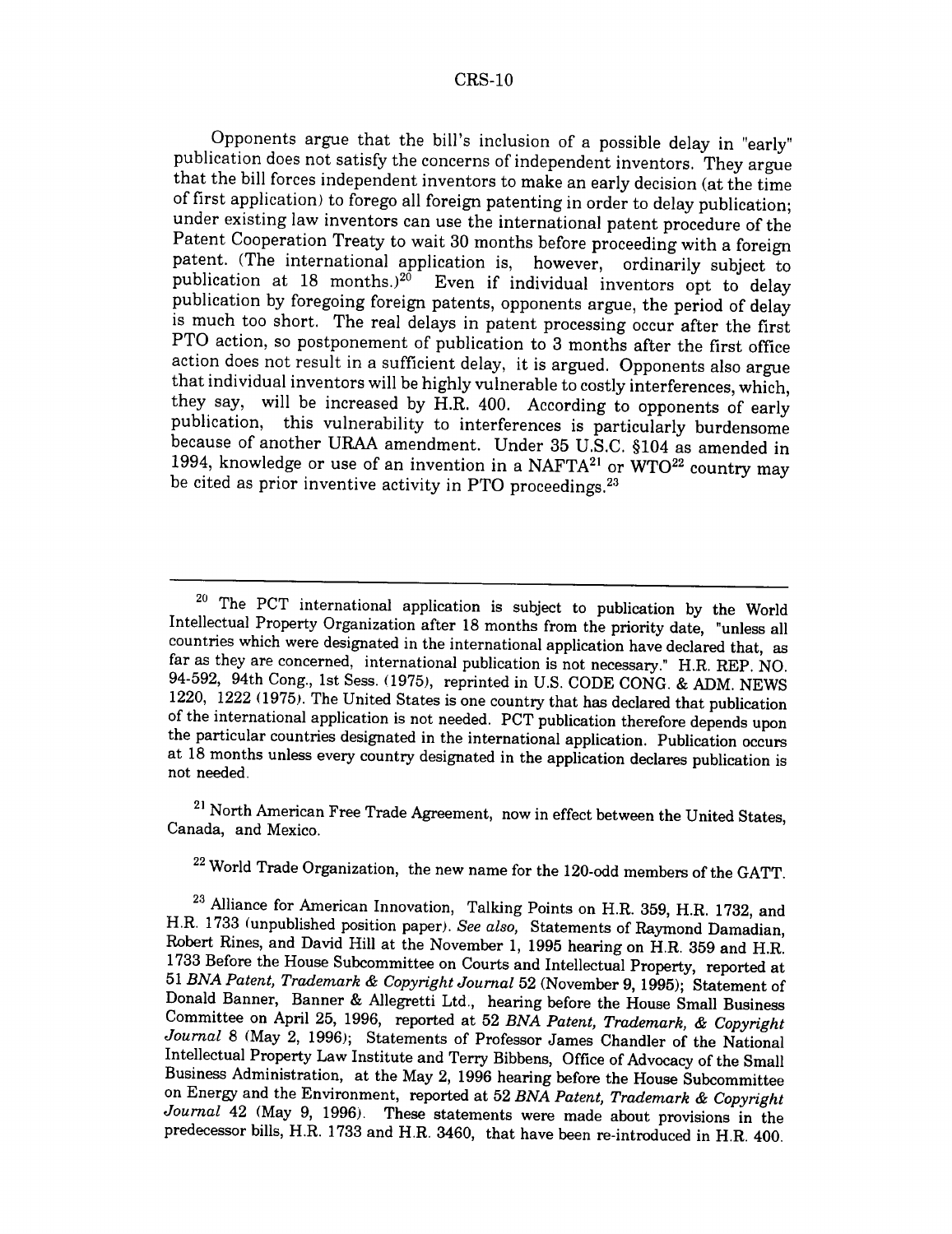#### **Patent term extensions**

Title II of H.R. 400 adopts a patent term extension proposal favored by<br>supporters of early publication. The patent term would be extended to<br>compensate for delays by the Patent and Trademark Office in taking its first<br>act is also extended for the period of the delay if the patent is not issued within 3 years of filing. provided the applicant responds to PTO requests within 2 months and has not requested further examination, benefitted from an extension of the patent term for reasons other than administrative delay, has not sought appellate review, or otherwise requested a delay. The PTO is no

The patent term extension provisions of H.R. 400 are generally welcomed<br>by supporters and opponents of the bill. However, opponents argue that a<br>guaranteed patent term is preferable to possible term extensions. They are<br>co

#### **"Submarine" patents**

Both H.R. 811 and Title II of H.R. 400 provide for publication of patent applications before patent issuance. The pre-issuance disclosure provisions of H.R. 400 should effectively end submarine patenting: except for applic

Under H.R. 811, the confidentiality of pending applications would be maintained generally for 5 years (plus a few months), unless the patent issues earlier than 5 years after filing. However, if the applicant files or inte

<sup>&</sup>lt;sup>24</sup> The PTO reports that the average patent pendency period is now 19.5 months.<br>Some members of the patent community argue, however, that significant, breakthrough<br>patents generally take years of prosecution before issua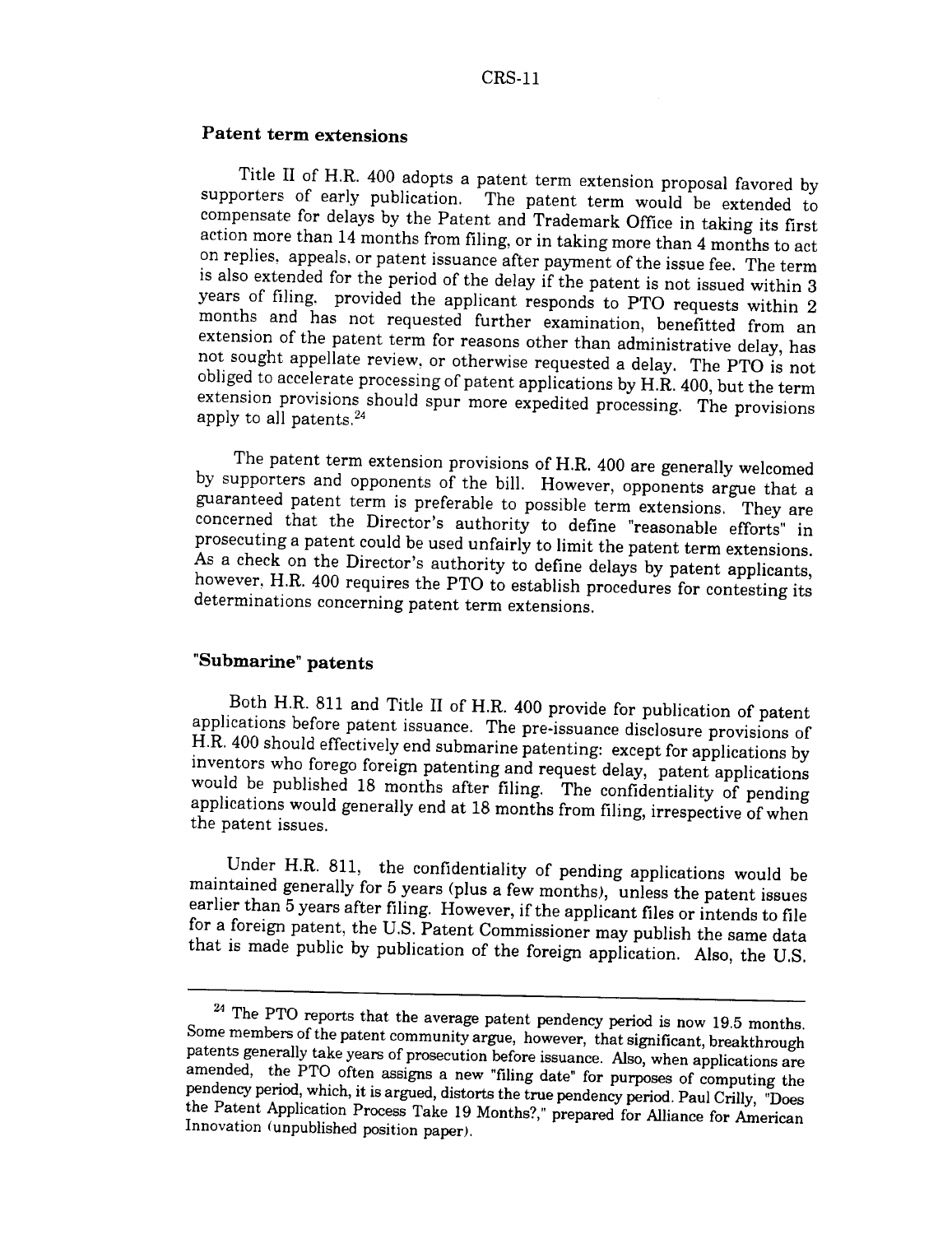#### CRS-12

application is subject to publication, after notice by the Commissioner and an opportunity to respond, unless the applicant can demonstrate that the amended statute does not require publication of an application pending more than **5** years or of a continuing application filed more than 6 months after the initial filing. The patent disclosure provisions of H.R. 811 should substantially curtail the practice of submarine patenting and may effectively end the practice.

Supporters of H.R. 359 (predecessor to H.R. 811) in the 104th Congress had contended that the submarine patenting issue has been exaggerated. One witness at the House Subcommittee hearing on H.R. 1733 (the predecessor to Title II of H.R. 400) stated that submarine patents account for  $0.028\%$  of patent applications. Also, this witness stated that 50 percent of submarine patents are United States government patents. $^{2}$ 

These statements are consistent with an August 1995 report of the **PTO,** at least in the case of patents issued after a 20-year delay. This report discloses that of 627 submarine patents issued after a 20-year delay, 68% were subject to a government secrecy order.

Some opponents of H.R. 359 in the 104th Congress counter-argued that even a relatively small number of submarine patents can be harmful to the patent system, and that patents intentionally delayed by applicants for less than 20 years (e.g., 10 to 20 years) can disrupt businesses which have commercialized the particular technology under the belief that it is in the public domain.

The pre-issuance patent disclosure provisions of H.R. 811 have strengthened the barriers to submarine patenting compared to the disclosure provisions of H.R. 359 in the 104th Congress.

#### **CONCLUSIONS**

H.R. 811 and Title II of H.R. 400 address closely related issues with respect to early publication of patent applications and patent term.

H.R. 811 would change the computation of the patent term. All patents would enjoy the greater of a 20-year period from filing or a 17-year period from patent issuance. Title II of H.R. 400 leaves essentially intact the patent term amendments adopted to implement the GATT 1994 but increases the opportunities for, and the length of, patent term extensions. H.R. 400 adds the criterion of "unusual administrative delay" to the existing three justifications for extension of the 20-year term, caps the extension at 10 years in the case of appeals and administrative delays, and allows unlimited extensions for delays caused by interferences and government secrecy orders.

<sup>25</sup> Statement of Kenneth Addison of the Oklahoma Inventors Congress, *Hearings on H.R. 1732 and H.R. 1733 Before the House Subcommittee on* Courts *and Intellectual Property,* 104th Congress, 1st Sess. (June 8, 1995).